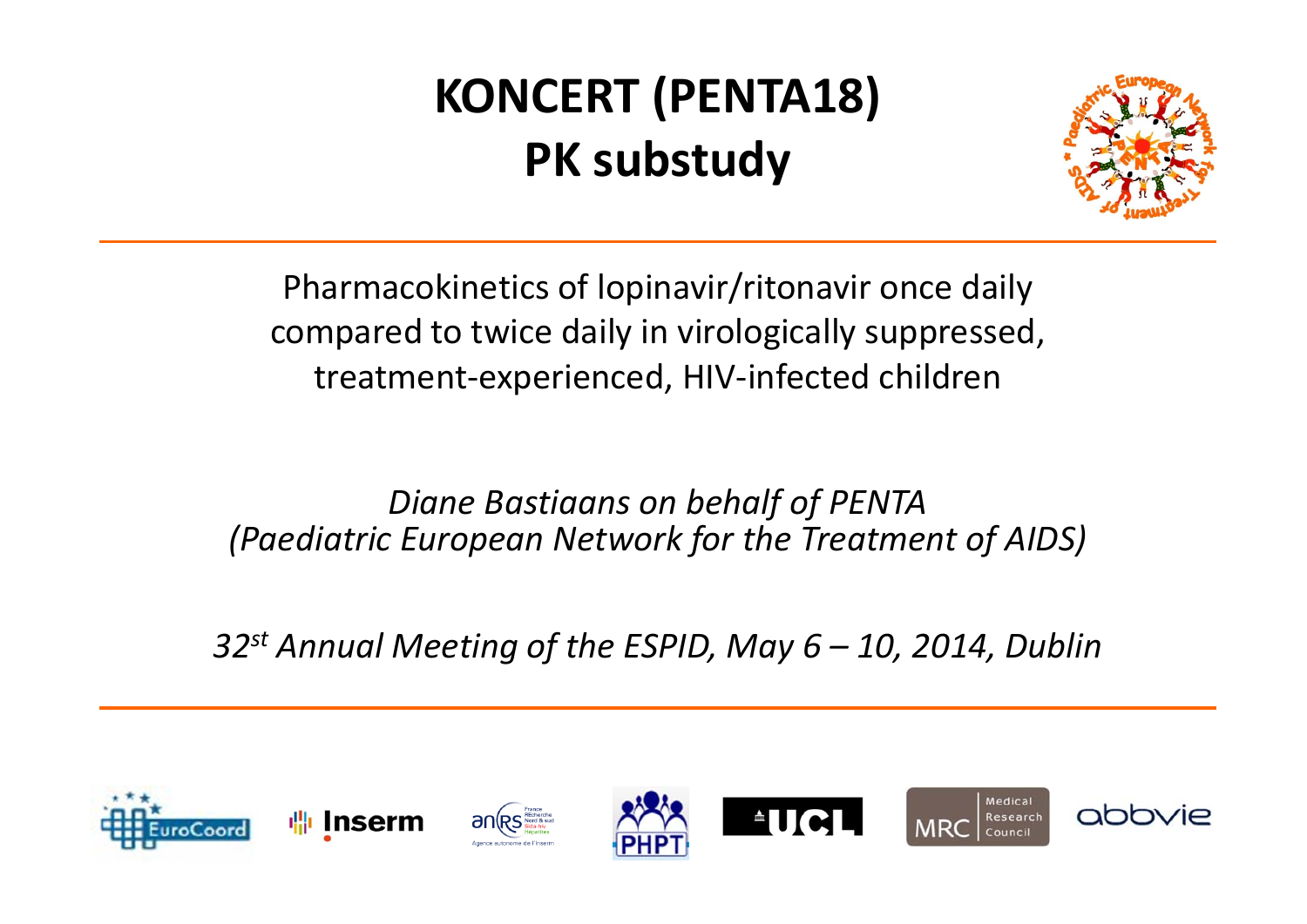#### **BACKGROUND**





**KONCERT**=A **K**aletra **ONCE** daily **R**andomised **T**rial of the pharmacokinetics, safety and efficacy of twice‐ daily versus once‐daily lopinavir / ritonavir tablets dosed by weight as part of combination antiretroviral therapy in HIV‐1 infected children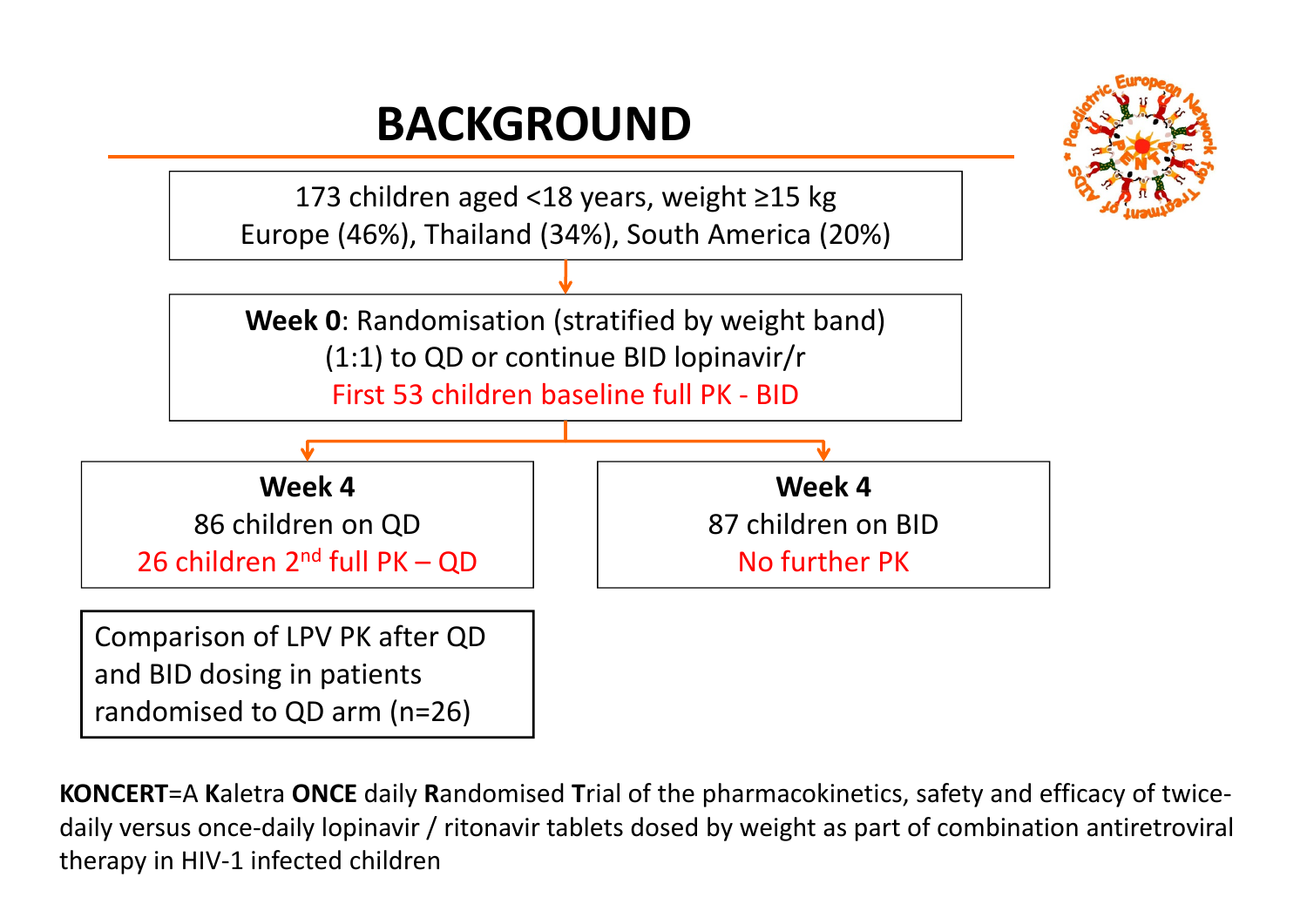#### **DEMOGRAPHICS – PK PROFILE**

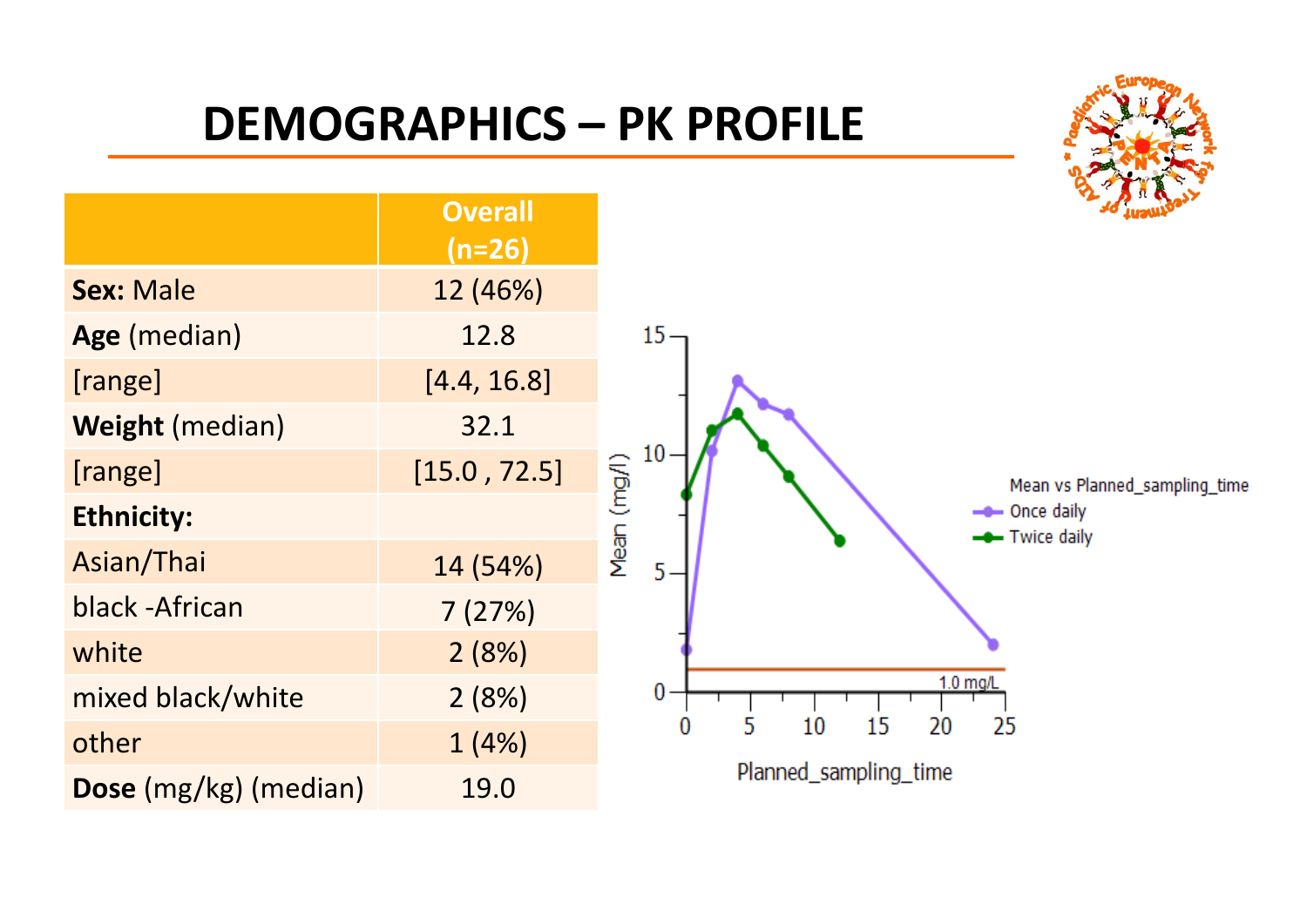## **WITHIN PATIENT LOPINAVIR PK**



|                   | <b>BID</b> (week 0)<br>geometric<br><b>mean (95% CI)</b> | QD (week 4)<br>geometric<br>mean (95% CI) | QD / BID<br>geom. mean<br><b>ratio (90% CI)</b> | <b>Adult data</b><br>(label)<br>mean (SD) | <b>KONCERT</b><br>mean (SD) |
|-------------------|----------------------------------------------------------|-------------------------------------------|-------------------------------------------------|-------------------------------------------|-----------------------------|
|                   | $N=26$                                                   | $N=26$                                    | $N=26$                                          | $N=24$                                    | $N=26$                      |
| $AUC_{0-24}$      | 223.9                                                    | 160.9                                     | 0.72                                            | 154.1                                     | 171.5                       |
| $(h*mg/L)$        | (194.8, 257.4)                                           | (138.4, 187.0)                            | (0.61, 0.85)                                    | (61.4)                                    | (60.2)                      |
| $C_{\text{max}}$  | 12.5                                                     | 14.0                                      | 1.13                                            | 11.8                                      | 14.5                        |
| (mg/L)            | (11.1, 14.0)                                             | (12.7, 15.6)                              | (0.99, 1.28)                                    | (3.7)                                     | (1.9)                       |
| $C_{\text{last}}$ | 5.69                                                     | 1.03                                      | 0.18                                            | 3.2                                       | 1.94                        |
| (mg/L)            | (4.58, 7.07)                                             | (0.61, 1.75)                              | (0.11, 0.29)                                    | (2.1)                                     | (1.89)                      |
| Clearance/F       | 0.084                                                    | 0.115                                     | 1.37                                            |                                           |                             |
| $(L/(h*kg))$      | (0.074, 0.096)                                           | (0.099, 0.134)                            | (1.16, 1.61)                                    |                                           |                             |

No significant differences in PK parameters between the weight bands (ANOVA; AUC<sub>0-24</sub> p=0.84, C<sub>max</sub> p=0.14, C<sub>last</sub> p=.89, CL p=0.95)

Bioequivalence: 90%CI of GMR between 80 – 125%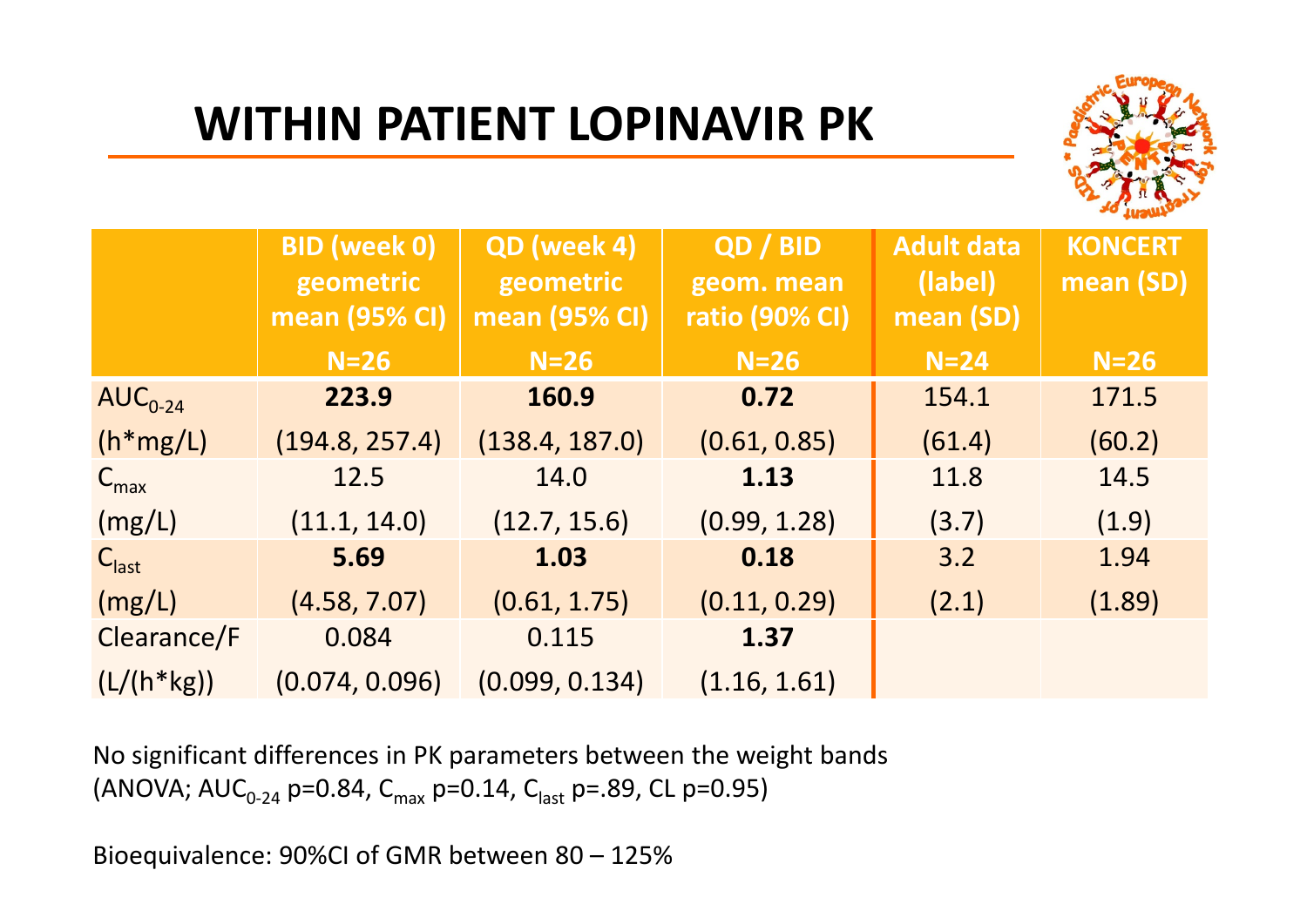### **FURTHER RESULTS & CONCLUSION**



- • $\bullet$  Fifteen children (58%) on QD had a C<sub>last</sub> > 1.0 mg/L
- •One child failed virologically over 48 weeks (trough level: 2.1 mg/L)

#### **Conclusion**

- • QD resulted in lower daily lopinavir exposure than BID
	- ¾ Further "sparse" PK studies from full cohort underway
	- $\triangleright$  Role of adherence